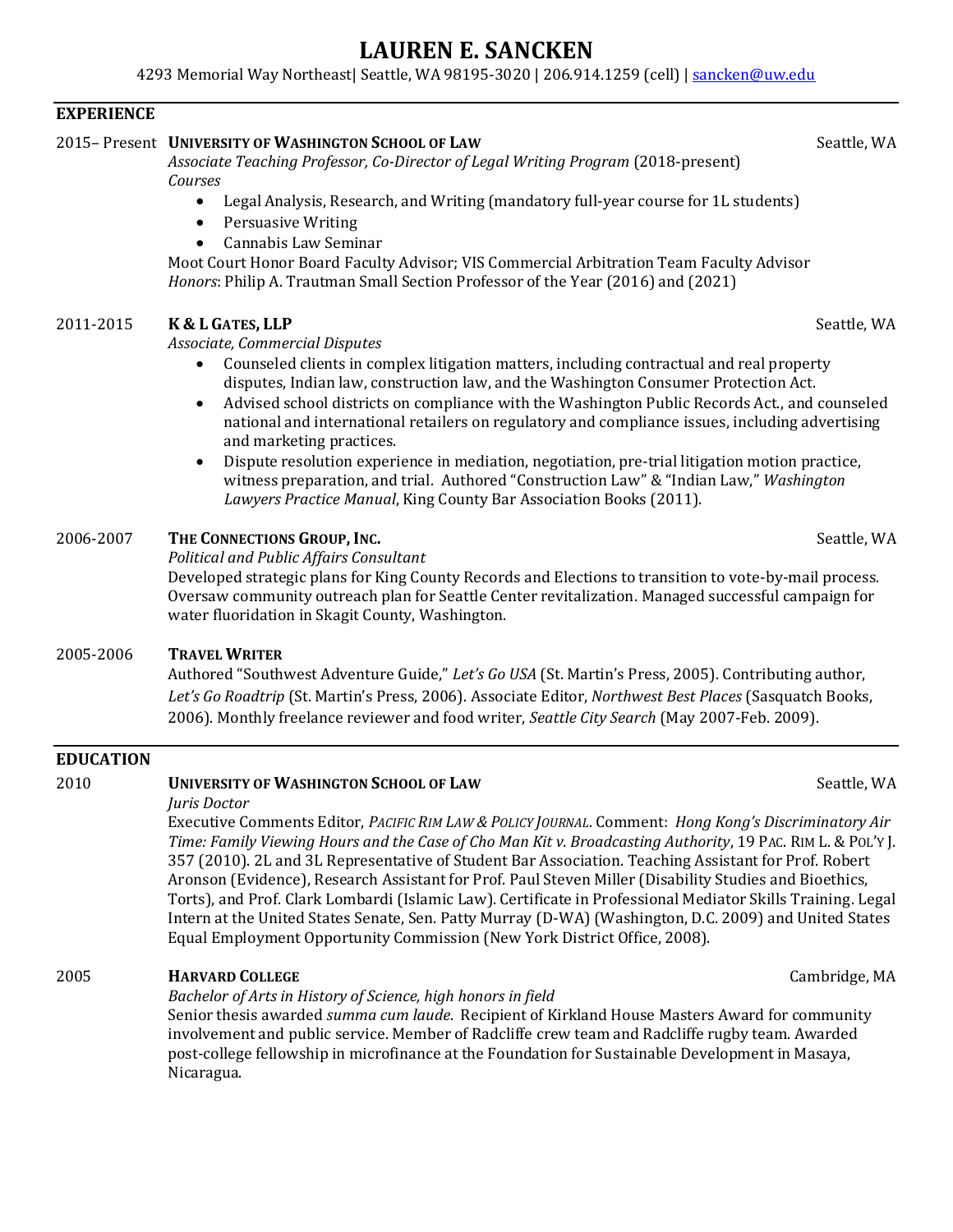#### **SCHOLARSHIP AND PRESENTATIONS**

#### *Law Reviews and Policy Papers*

- Lauren Sancken, Andrea Rodgers, and Jennifer Marlow, *The Injustice of 1.5˚C–2˚C: The Need for a Scientifically Based Standard of Fundamental Rights Protection in Constitutional Climate Change Cases,* 40 Va. Env't L. J. 2 (forthcoming Fall 2022), available a[t http://www.velj.org/forthcoming.html.](http://www.velj.org/forthcoming.html)
- Lauren Sancken, Shweta Jayawardhan, & Brittany Wheeler, *Climate Finance and the Marshall Islands: Options for Adaptation*, Policy Brief of the Marshall Islands Climate and Migration Project 1-20 (University of Hawai'i at Manoa 2021), available at [https://rmi-migration.com/climate-finance-adaptation.](https://rmi-migration.com/climate-finance-adaptation)
- Lauren E. Sancken, *[The Price of Sovereignty in the Era of Climate Change: The Role of Climate Finance in Guiding](https://escholarship.org/uc/item/0b04s26g)  [Adaptation Choices for Small Island Developing States,](https://escholarship.org/uc/item/0b04s26g)* 38 UCLA J. Envtl. L. & Pol'y 217-258 (2020).
- Maxine Burkett, Lauren Sancken, *Climate Migration*, in ROUTLEDGE HANDBOOK OF INTERNATIONAL ENVIRONMENTAL LAW, 474-487 (Erika Techera, et al., eds., 2d Routledge 2020).
- Jennifer J. Marlow & Lauren E. Sancken, *[Reimagining Relocation in a Regulatory Void: The Inadequacy of Existing](http://booksandjournals.brillonline.com/content/journals/10.1163/18786561-00704004)  [US Federal and State Regulatory Responses to Kivalina's Climate Displacement in the Alaskan Arctic](http://booksandjournals.brillonline.com/content/journals/10.1163/18786561-00704004)*, 4 Climate L. 290-321 (2017).

#### *Professional Publications*

- Lauren E. Sancken, *The Importance of Being Earnest: Writing an Effective Supplemental Authorities Letter*, WASHINGTON STATE BAR NEWS., June 1, 2021, available a[t https://wabarnews.org/2021/06/01/the-importance](https://wabarnews.org/2021/06/01/the-importance-of-being-earnest-writing-an-effective-supplemental-authorities-letter/)[of-being-earnest-writing-an-effective-supplemental-authorities-letter/.](https://wabarnews.org/2021/06/01/the-importance-of-being-earnest-writing-an-effective-supplemental-authorities-letter/)
- Lauren E. Sancken, *Terrific Third Drafts: Taking Your Writing from Bad to Good to Great*, WASHINGTON STATE BAR NEWS., Dec. 2020/Jan 2021, at 20-21.
- Lauren E. Sancken, *Re: Emails,* Northwest Lawyer (May 2020).
- Lauren E. Sancken, *Words of a Feather: Poetry as a Tool for Legal Writing*, Northwest Lawyer (Sept. 2019).

#### *Presentations*

- Speaker, *Appellate Advocacy Training: How to Write an Appellate Brief,* University of Washington School of Law Moot Court Honor Board (January 29, 2021) and (May 12, 2022)
- Speaker, *Ask a Scientist: The Future of Snow and Ice,* Climate Science on Tap Event Series (December 8, 2020)
- Speaker, "Associate Legal Writing Refresher," K&L Gates LLP (December 6, 2019).
- Speaker, "Cannabis Law and Legal Research," Law Librarians of Puget Sound Annual Meeting, with Karen Boxx (April 2019).
- Moderator, "Federalism in the Courts: The States as a Check on Presidential Power," panel with Prof. Lisa Manheim and Noah Purcell, Solicitor General for the Washington State Attorney General's Office, Washington Attorney General's Office Annual Conference (November 8, 2018).
- Speaker, "Reimagining Relocation for Climate Displaced Communities: Lessons from Kivalina, Alaska," Invited Lectures to the University of Washington Department of Oceanography (January 14, 2020); Center for Health and the Global Environment (November 7, 2018); University of Washington School of Law (March 6, 2018).
- Speaker, "Brief and Briefer: Efficient and Effective Case Briefing Techniques," University of Washington School of Law Academic Support Program (2017 & 2018).